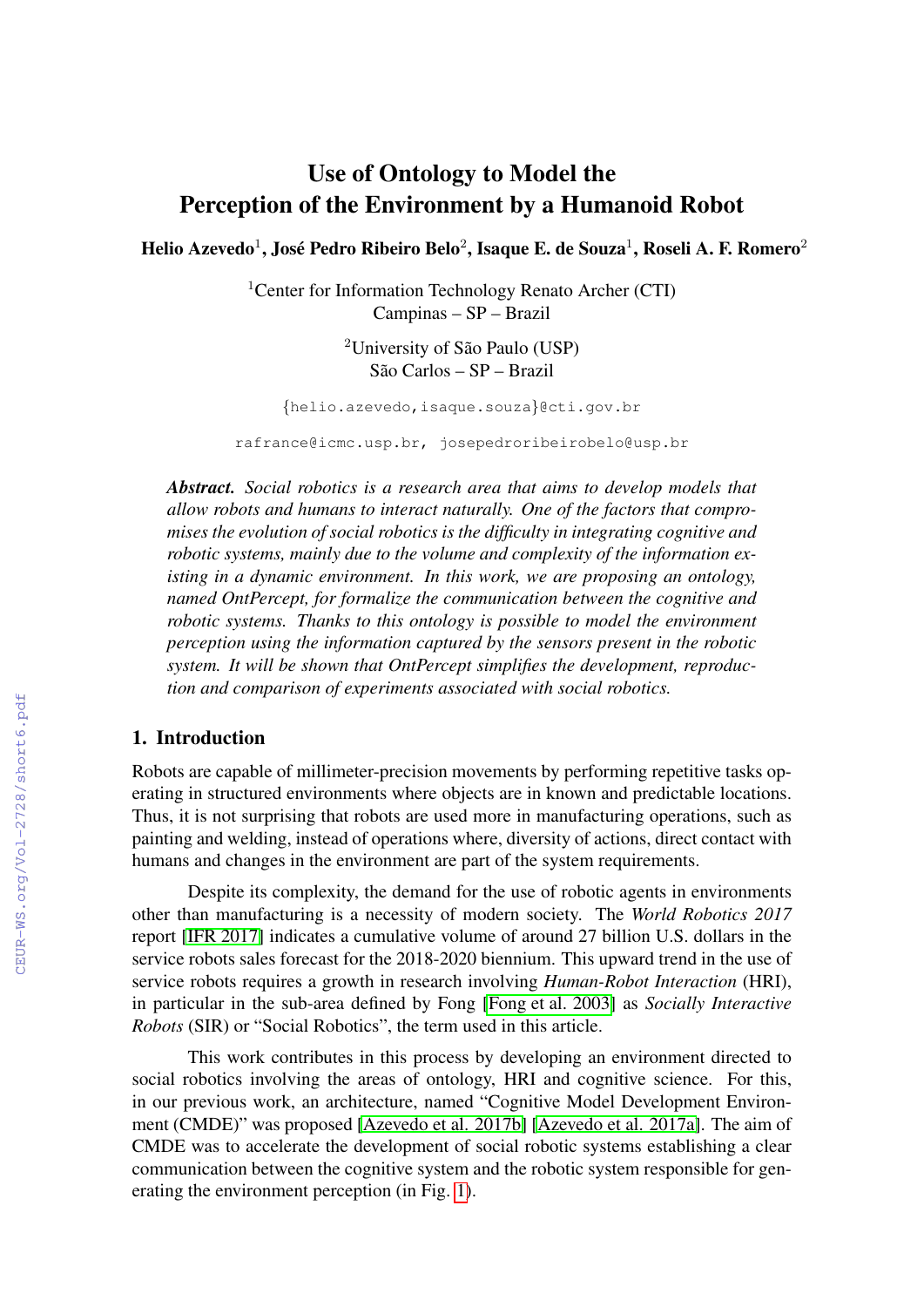<span id="page-1-2"></span>

**Figure 1. The CMDE architecture.**

An important component of CMDE is the *OntPercept* ontology, that is responsible for formalizing the communication of the environment perception data from Cognitive to Robotic System. Since its first version in  $2017<sup>-1</sup>$  $2017<sup>-1</sup>$  $2017<sup>-1</sup>$ , two were the focus of evolution: optimization of objects access (bypassing performance issues of the producer-consumer information exchange model used with the triple store) and inclusion of the memory concept as a resource for robot long term interaction.

The organization of this article follows the steps used to create an ontology. The hierarchy, concepts and properties of the *OntPercept* are detailed in Section [2.](#page-1-1) In Section [3](#page-5-0) is presented the test environment. In Section [4,](#page-5-1) the conclusion of this work is presented.

# <span id="page-1-1"></span>2. The *OntPercept* ontology

The ontology presented in this article emphasizes the need to formalize the information that transits between the processing nodes defined by CMDE architecture (Fig. [1\)](#page-1-2). The idea is to enable the cognitive system to receive perception information from the environment with a high level of cognition.

The development of an ontology is accelerated by the use of appropriate modeling methodologies and tools. This work uses the *Ontology Development 101* methodology [\[Noy and Mcguinness 2001\]](#page-7-0), which proposes seven steps for the construction of an ontology. In Table [1,](#page-1-3) the methodology steps instantiated in the context of *OntPercept* are shown. The Protégé editor [Protégé 2020] was selected to model *OntPercept*. After modeling, it is possible to identify anomalies using the Pellet reasoner [\[Stardog-Union 2017\]](#page-7-2) tool, available as a plugin in the Protégé editor.

<span id="page-1-3"></span>

| Step                | Comments                                                           |
|---------------------|--------------------------------------------------------------------|
| 1. Domain and Scope | Domain: social robotics, Scope: environment perception.            |
| 2. Reuse            | SUMO and IEEE 1872-2015.                                           |
| 3. Concepts         | Model for perception info.                                         |
| 4. Hierarchy        | Combines top-down with bottom-up strategies.                       |
| 5. Properties       | Directly derived from robotic sensor data.                         |
| 6. Facets           | Refines the properties by defining: type, cardinality, and domain. |
| 7. Instances        | The instances are created by the environment perception.           |

**Table 1. Steps of the "Ontology Development 101" methodology**

<span id="page-1-0"></span><sup>1</sup>Initially the ontology was called *OntSense*, the name was changed to *ontPercept* to distance itself from the sensor notion and reflect the essence of this ontology: environment perception.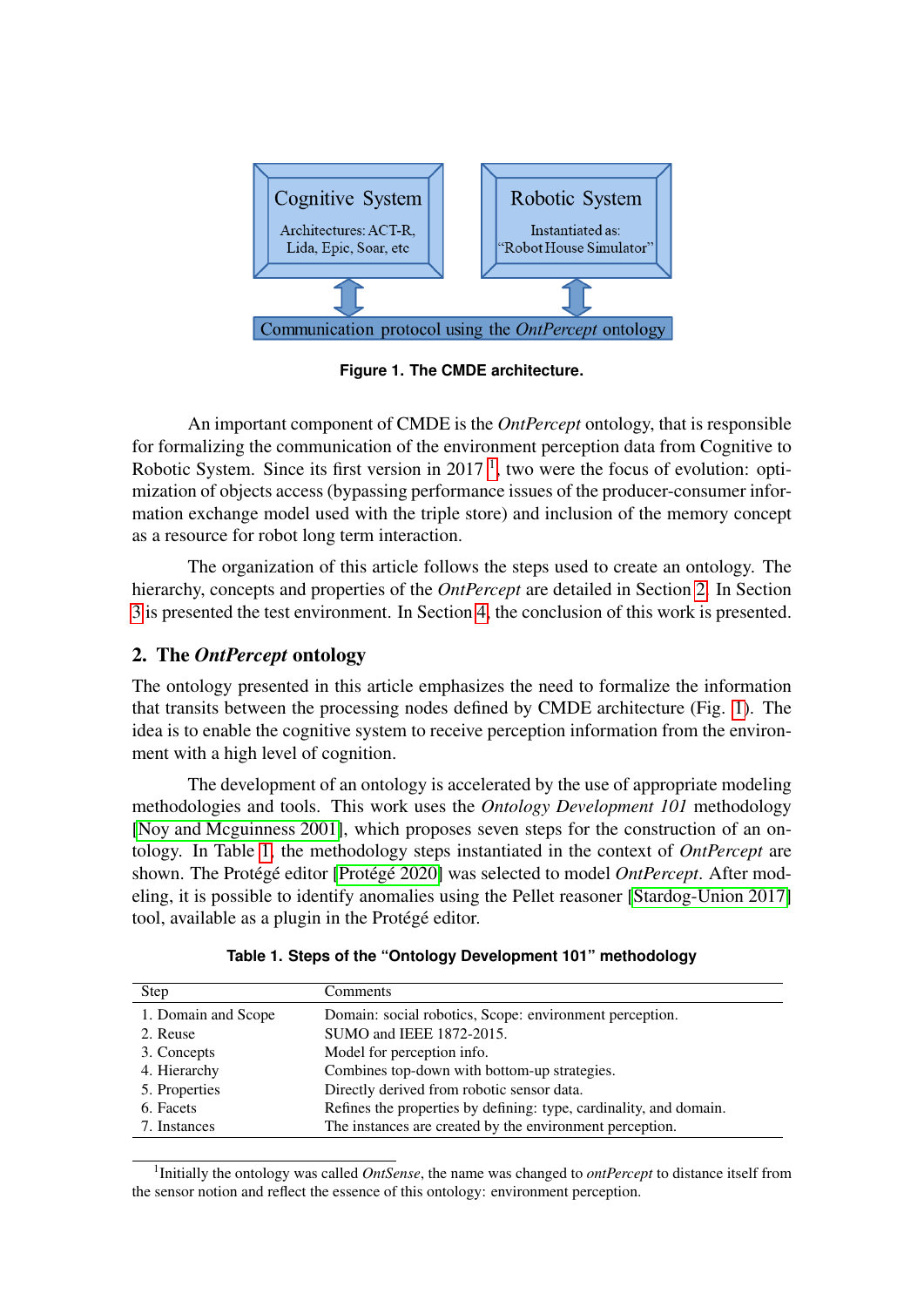#### 2.1. The *OntPercept* Development

An important feature of the *OntPercept* is adherence to the standards of international organizations with the aim of minimizing effort and providing a better dissemination of the results. In Fig. [2,](#page-2-0) the relationship with top-level ontologies is presented as well as the main concepts of the new ontology. The upper block of this figure presents the top ontologies, namely: SUMO [\[Pease 2019\]](#page-7-3)and IEEE 1872/2015 [\[IEEE, R&A Society 2015\]](#page-6-0). namely: SUMO [\[Pease 2019\]](#page-7-3), which provides a high-level view of existing objects in the world, and IEEE 1872/2015 [\[IEEE, R&A Society 2015\]](#page-6-0), which provides specific objects associated with robotics and automation.

<span id="page-2-0"></span>

**Figure 2. The** *OntPercept* **and two top level ontologies: SUMO and IEEE-1872.**

In the lower block, the key concepts of *OntPercept* are presented. The concept *OntPercept:RobotPerceptionEvent* represents the super class used as a basis for defining the environment perception. All other concepts derive or maintain a relationship with this super class. Next, we will explore the *OntPercept:RobotMemory* concept. Details of the other concepts can be obtained at [\[Azevedo 2018\]](#page-6-1).

**OntPercept:RobotMemory concept:** Although not directly associated with environment perception, the *OntPercept:RobotMemory*[2](#page-2-1) concept represents the initial step in the implementation of robotic long-term interaction systems. In this work, information retrieval is associated with the use of retrieval cues<sup>[3](#page-2-2)</sup> stored together with the information content. The idea is to use association mechanisms similar to those used in the memorization process of humans [\[McLeod 2018\]](#page-7-4). To achieve this goal, the memory register is stored with information from the environment perception. The memory register is modeled by the *SUMO:Object* and *SUMO:Process* classes. The *SUMO:Object* class roughly corresponds to the class of ordinary objects and the *SUMO:Process* class models the class of things that happen and have temporal parts or stages [\[Pease 2019\]](#page-7-3) (Fig. [3\)](#page-3-0).

<span id="page-2-1"></span><sup>&</sup>lt;sup>2</sup>In this work, the term "memory" represents the structures and processes associated with the storage and retrieval of information or experiences.

<span id="page-2-2"></span><sup>&</sup>lt;sup>3</sup>A retrieval cue is a hint or clue that can help retrieval.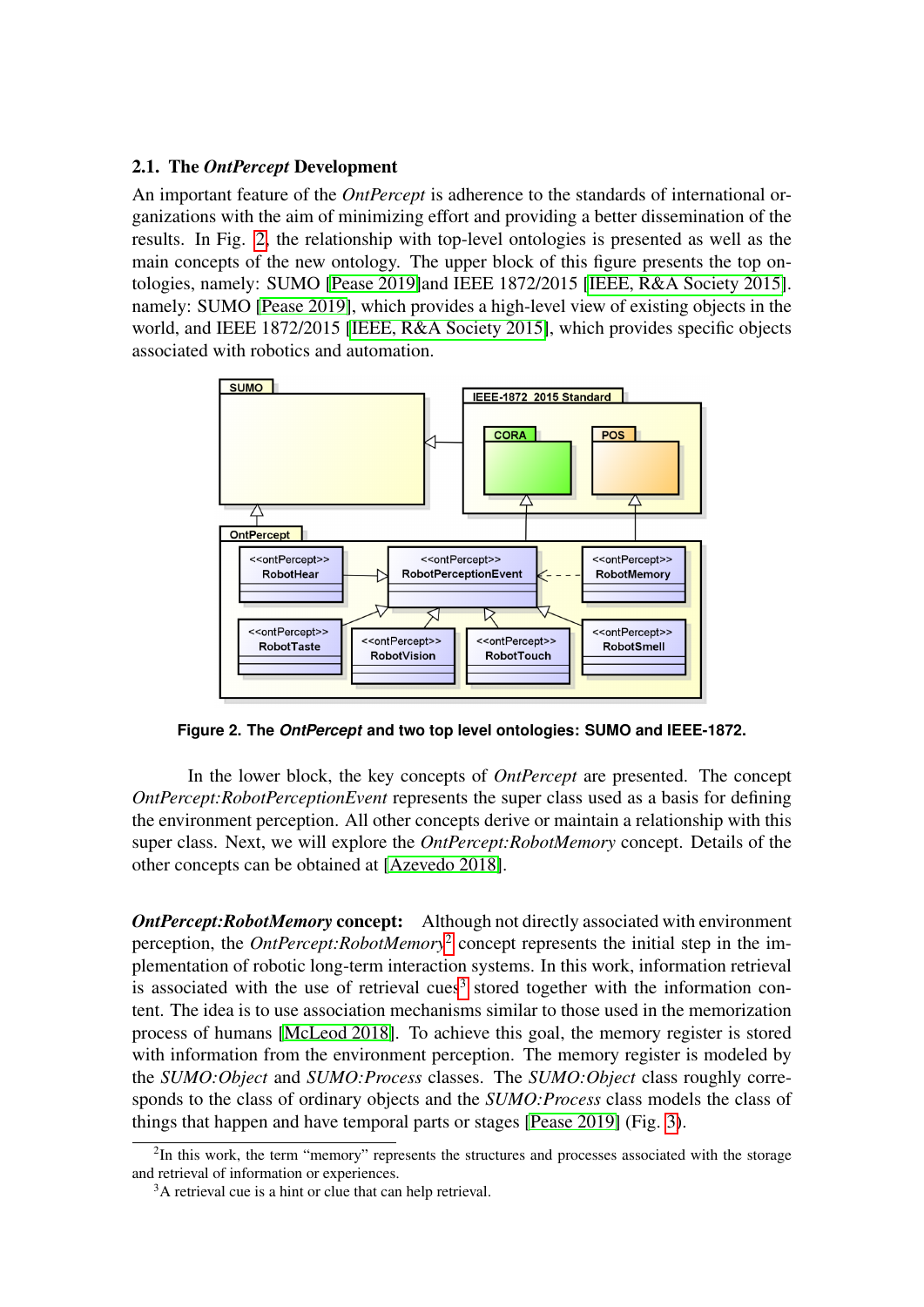<span id="page-3-0"></span>

**Figure 3. Relationship of** *OntPercept:RobotMemory* **concept.**

<span id="page-3-1"></span>

| Property       | Description                             | Values               |
|----------------|-----------------------------------------|----------------------|
| hasCaptureTime | The instant of memory capture.          | Capture instant      |
| hasDuration    | The time during which the event exists. | Rational number      |
| hasPerception  | A set of perception objects.            | RobotPerceptionEvent |
| hasContents    | A Object or Process to be stored.       | Entity class         |

**Table 2. Properties of** *OntPercept:RobotMemory* **concept**

In Table [2,](#page-3-1) it can be found the properties of the *OntPercept:RobotMemory* concept. Basically, the core is represented by a relationship with an instance of the *SUMO:Entity* class, which is super class of *SUMO:Object* and *SUMO:Process*. The other relationships represent cues that allow the retrieval of the memory register: capture time, event duration and the sensory environment perception at capture time.

An important memory concept feature is associated with the forgetting process. In humans the action of forgetting information from the *Long Term Memory* (LTM) can be explained using the following theories: interference, retrieval failure and lack of consolidation [\[McLeod 2018\]](#page-7-4). The *Interference Theory* states that forgetting occurs because of interference with other records, either by inhibition caused by an earlier record with similar characteristics or by overlapping the old record by the new one. The *Retrieval Failure Theory* states that a given record cannot be recovered because cues (e.g. smell, local, emotion and mood) are not present. In the *Lack of Consolidation Theory*, forgetting occurs due to biological failures in the record storage.

Unfortunately, robot memory is finite, and judicious use of memory is advisable. Two theories mentioned above may assist in the memory management process. The *Interference Theory* can be used to replace one robot's experience with another similar, where the robot has succeeded in its operation. On the other hand, the absence of pointers to the memory register can be used as a catalyst for garbage collector operations in the records, similarly to *Retrieval Failure Theory*. Note that by using ontology to formalize memory operations, axioms can be created to identify these obsolete records. Subsequently, reasoning tools<sup>[4](#page-3-2)</sup> identify these records and triggers actions for their removal.

### 2.2. Building the *OntPercept* ontology

In Fig. [4,](#page-4-0) the relationships established between *OntPercept* classes and top-level ontologies are presented. Classes from SUMO are flagged in green and IEEE 1872-2105 in

<span id="page-3-2"></span><sup>4</sup>By reasoning we mean deriving facts that are not explicitly expressed in ontology or knowledge base [\[Obitko 2007\]](#page-7-5).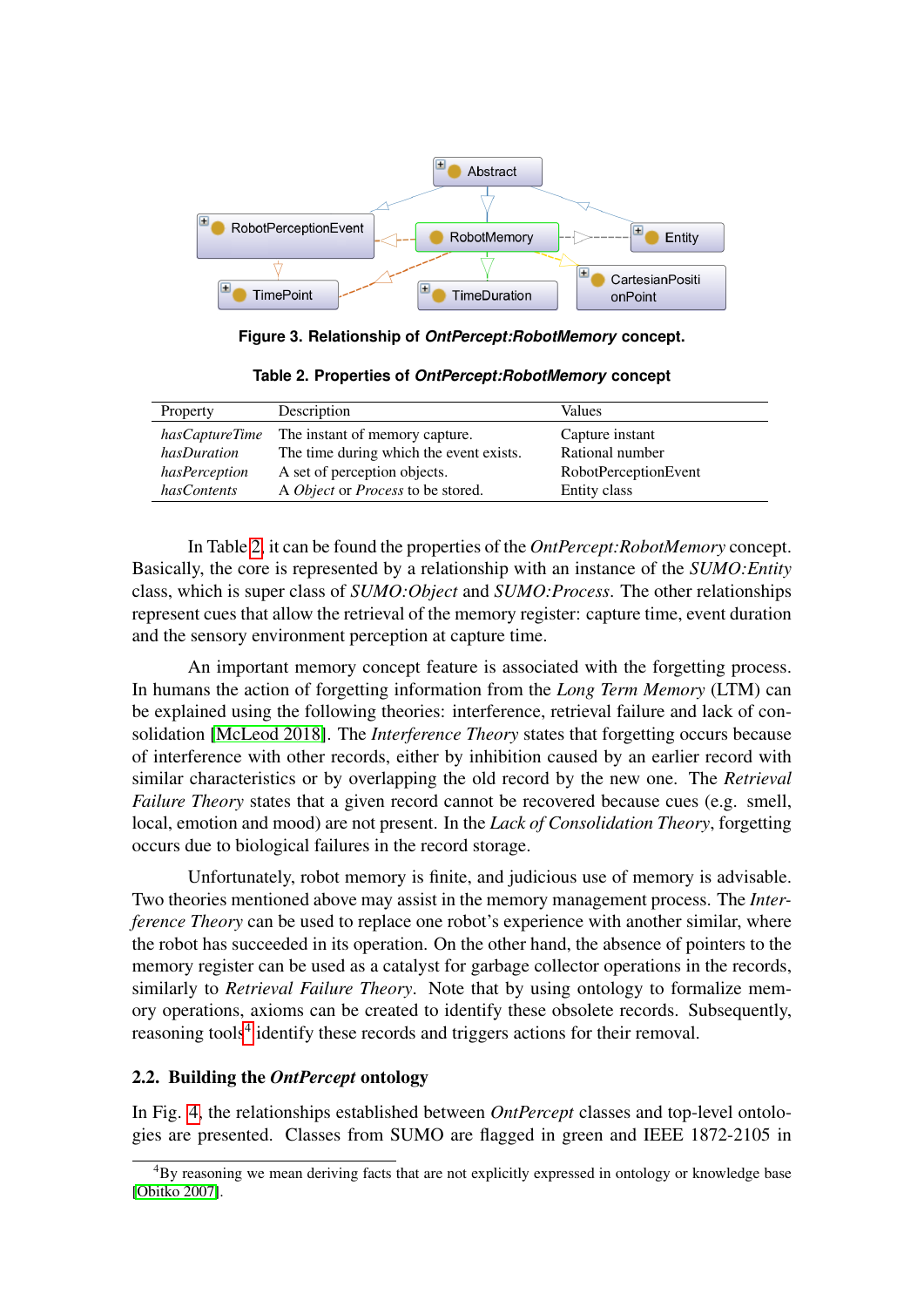blue. As an example, the properties *generateBy*, *hasCaptureTime* and *isSenseOf* associated with the class *OntPercept:RobotPerceptionEvent* represent relationships with toplevel ontologies. Finally, it is also worth to mention the class *SUMO:Object* that models the elements present in the environment.

<span id="page-4-0"></span>

**Figure 4. Example of** *OntPercept* **and top-level ontologies relationships.**

# 2.3. Providing interfaces for *OntPercept*

The final step established by the "Ontology Development 101" methodology involves the generation, storage and retrieval of object instances. The strategy adopted to enable the handling of instances is presented in Fig. [5,](#page-5-2) with the definition of three processing nodes: *Cognition Node*, responsible for the implementation of the cognitive system, *SPARQL Server Node*, which implements a database with sensory information and *Robotic Agent Node*, which directly controls all sensors and actuators of the robotic agent.

Basically, the robotic agent obtains information from the environment and routes it to the cognitive system using a predefined communication protocol such as REST/HTTP. The cognitive system ("Cognition Node") processes the environment perception information, makes decisions and sends actions to the robotic agent via socket communication.

In order to reduce end-user effort, it was created two APIs to access the "SPARQL Server Node". These APIs provide a simpler interface for using the technologies mentioned here (see Fig. [5\)](#page-5-2). The APIs implement insertion and retrieval operations of perception events captured by the robotic agent.

The use of a *triple store* for sending the environment perception represents a bottleneck in this deployment. In one cycle, dozens of information are stored in the *triple store* by the *Robotic Node* and then, they are read and immediately removed by the *Cognition Node*. In order to optimize this process only information associated with long-term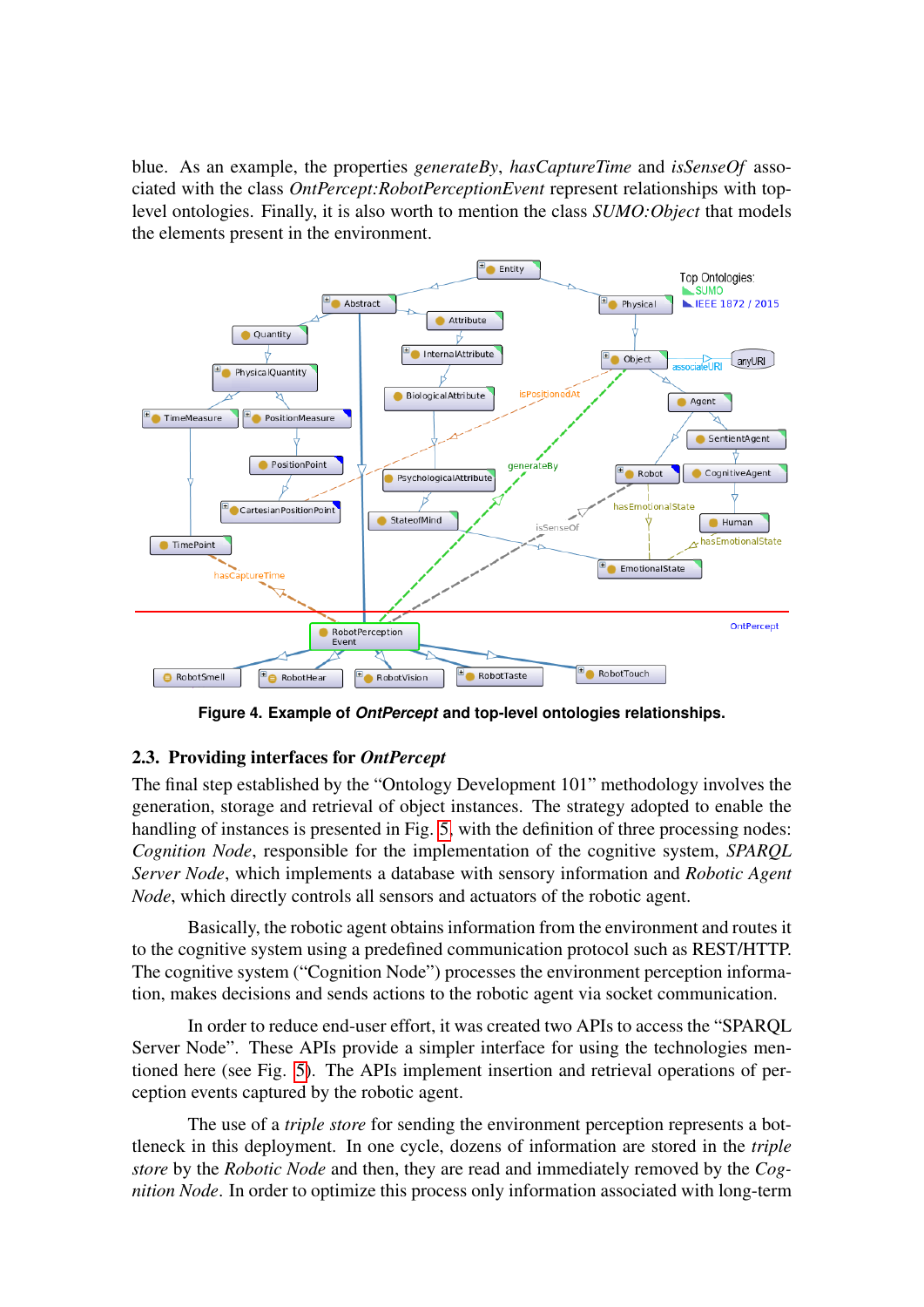<span id="page-5-2"></span>

**Figure 5. CMDE architecture processing nodes presented as a white box.**

memory will be kept in the *triple store*, the other triples will be serialized and sent directly to the *Cognition Node*.

#### <span id="page-5-0"></span>3. Using the Ontology

The test is accomplished by the exercise of the ontology in a controlled environment adhering to CMDE architecture. More specifically, given a usage scenario, the *OntPercept* must offers resources to represent the exchange of perception information between the cognitive and robotic systems.

Robot House Simulator (RHS) [\[Belo et al. 2017,](#page-6-2) [Belo et al. 2018\]](#page-6-3) was designed to test CMDE architecture and the *OntPercept* ontology. Another element involves the cognitive system that must control the robotic agent present in the simulator. In this instantiation, this control is performed using the Soar cognitive architecture [\[Laird 2012\]](#page-6-4).

The steps to create an experiment involve: defining the desired behavior for the robotic agent, defining Soar production rules implementing the behavior, and finally, exercising the results in RHS simulator. The execution of a experiment can be visualized in the video available at <https://youtu.be/rPqfQvReXDo>.

# <span id="page-5-1"></span>4. Conclusion and Future Works

This article proposed an ontology to establish the communication between cognitive and robotic systems. This ontology was incorporated into CMDE architecture and a simulator for social robotics, called "Robot House Simulator" (RHS). All these elements are used together to design, develop and validate systems geared towards social robotics. All configuration items generated in this development are released into GitHub repository (<https://github.com/helioaz/OntPercept>) with the GNU GPL v3.0 license.

The results achieved represent a important step in the development of an integrated environment for the development of cognitive systems with application in social robotics. This framework is constantly evolving and, as such, a catalyst for future proposals, e.g.: inclusion of new elements in *OntPercept*; interface with others cognitive architectures [\[ACT 2015,](#page-6-5) [Gudwin et al. 2018,](#page-6-6) [Kotseruba et al. 2018\]](#page-6-7); improve the RHS simulator with new environments, buildings and streets and validation in a real environment.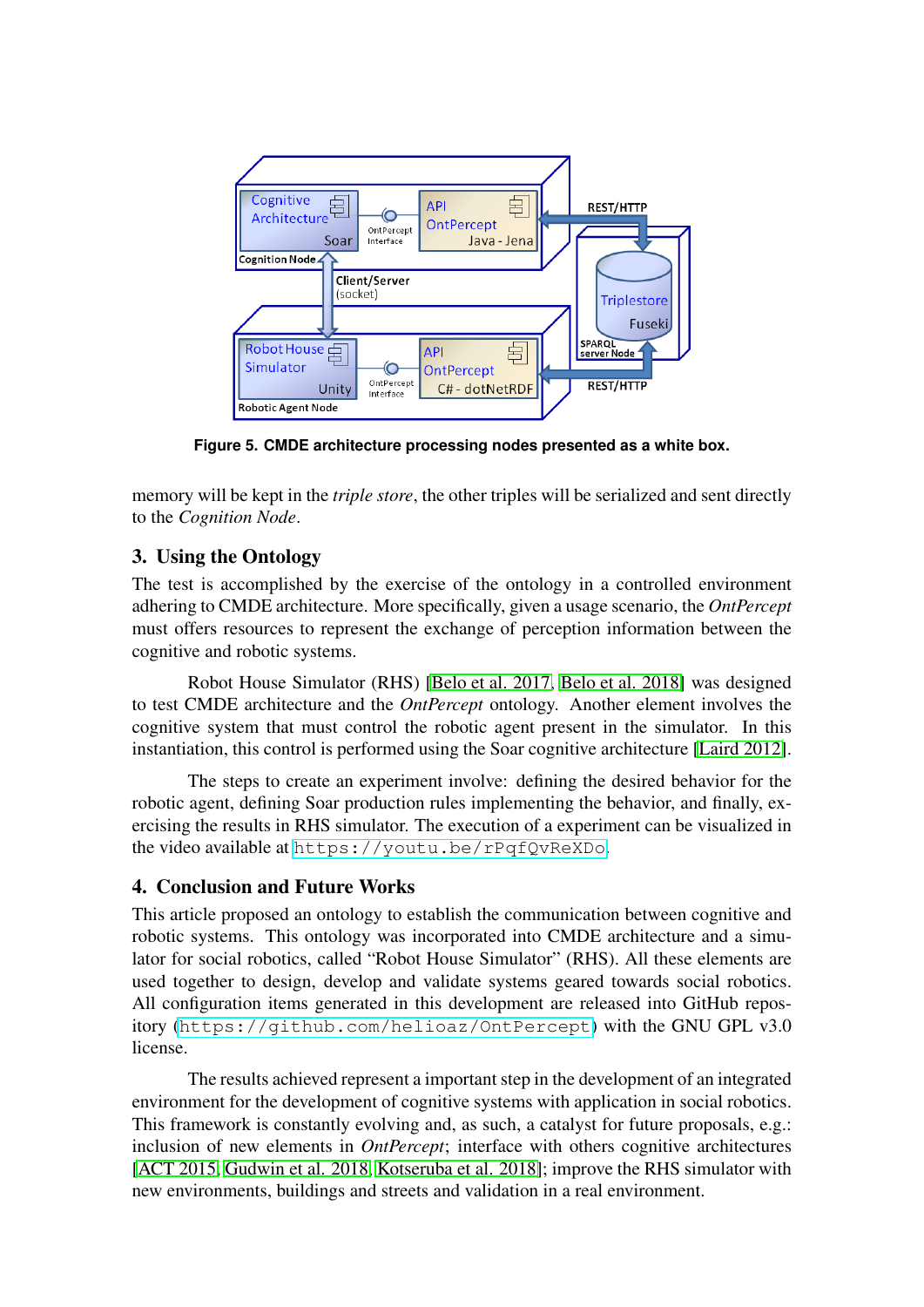#### Acknowledgements

This research is partially funded by the CAPES/MEC, the CNPq, the FAPESP under the grant 2017/01687-0 and the INCT-INSAC (National Institute of Science and Technology) under the grant CNPq 465755/2014-3, FAPESP 2014/50851-0 and FAPESP 2018/25782-5.

#### **References**

- <span id="page-6-5"></span>ACT (2015). ACT-R Home. <http://act-r.psy.cmu.edu/>. [Online; accessed 08 feb. 2019].
- <span id="page-6-1"></span>Azevedo, H. (2018). *Integration of cognitive and robotic systems through an ontology to model the perception of the environment*. PhD thesis, University of São Paulo (USP), São Carlos, Brazil. [https://teses.usp.br/teses/disponiveis/](https://teses.usp.br/teses/disponiveis/55/55134/tde-18102018-103203/en.php) [55/55134/tde-18102018-103203/en.php](https://teses.usp.br/teses/disponiveis/55/55134/tde-18102018-103203/en.php).
- Azevedo, H., Belo, J. P. R., and Romero, R. A. F. (2017a). Cognitive and Robotic Systems: Speeding up Integration and Results. In *2017 Latin American Robotics Symposium (LARS) and 2017 Brazilian Symposium on Robotics (SBR)*, pages 1–6. IEEE.
- Azevedo, H., Belo, J. P. R., and Romero, R. A. F. (2017b). Reducing the gap between cognitive and robotic systems. In *26th IEEE International Symposium on Robot and Human Interactive Communication - RO-MAN2017*, pages 1049–1054, Lisbon, Portugal. IEEE. ISBN: 978-1-5386-3517-9.
- <span id="page-6-3"></span>Belo, J. P. R., Azevedo, H., and Romero, R. A. F. (2018). Enhancements in a social robotic simulator for indoor environments. In *2018 Latin American Robotic Symposium, 2018 Brazilian Symposium on Robotics (SBR) and 2018 Workshop on Robotics in Education (WRE)*, pages 457–463. IEEE.
- <span id="page-6-2"></span>Belo, J. P. R., Romero, R. A. F., and Azevedo, H. (2017). RHS simulator for robotic cognitive systems. In *2017 Latin American Robotics Symposium (LARS) and 2017 Brazilian Symposium on Robotics (SBR)*, pages 1–6, Curitiba, Brazil. IEEE. ISBN: 978-1-5090-3656-1.
- Fong, T., Nourbakhsh, I., and Dautenhahn, K. (2003). A survey of socially interactive robots. *Robotics and Autonomous Systems*, 42(3-4):143–166.
- <span id="page-6-6"></span>Gudwin, R., Paraense, A., de Paula, S., Fróes, E., Gibaut, W., Castro, E., Figueiredo, V., and Raizer, K. (2018). An Overview of the Multipurpose Enhanced Cognitive Architecture (MECA). *Procedia Computer Science*, 123:155–160.
- <span id="page-6-0"></span>IEEE, R&A Society (2015). IEEE 1872 2015, Standard Ontologies for Robotics and Automation.
- IFR (2017). Why service robots are booming worldwide.  $if r.org/if r-press-releases/news/$ [why-service-robots-are-booming-worldwide](ifr.org/ifr-press-releases/news/why-service-robots-are-booming-worldwide). [Online; accessed 30 jun. 2020].
- <span id="page-6-7"></span>Kotseruba, I., Gonzalez, O. J. A., and Tsotsos, J. K. (2018). A review of 40 years of cognitive architecture research: Focus on perception, attention, learning and applications. *Computing Research Repository - CoRR*, abs/1610.08602v3.
- <span id="page-6-4"></span>Laird, J. E. (2012). The Soar Cognitive Architecture. *AISB Quarterly*, 171(134):224–235.